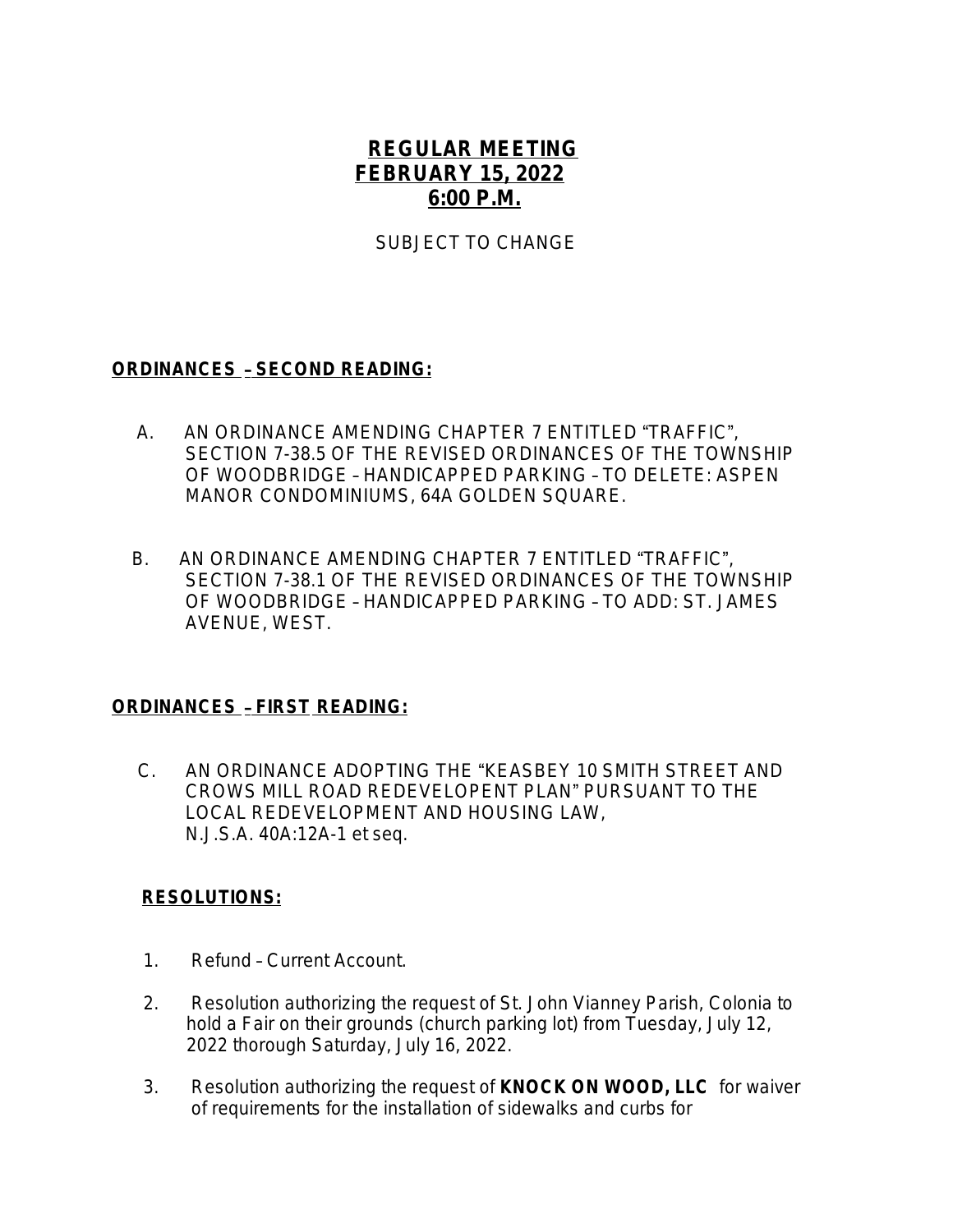Block: 435.07, Lot: 15, Zone: R-10, 39 South Walnut Avenue, Iselin.

- 4. Resolution referring the "Keasbey 10 Smith Street and Crows Mill Road Redevelopment Plan" to the Township Planning Board for its review and comment pursuant to the Local Redevelopment and Housing Law.
- 5. Resolution to authorize designating certain properties in the Woodbridge Proper section of the Township and identified on the tax maps of the Township as Block 280.01 Lot 11, Woodbridge Center Drive and US Highway 9 North, Woodbridge as an Area In Need of Redevelopment, Non-Condemation.
- 6. Resolution authorizing the Township of Woodbridge to accept a subgrant award of the Federal Fiscal Year 2021 of Emergency Management Performance Grant and Emergency Management Agency Assistance.
- 7. Resolution endorsing the submission of a Municipal Recycling Tonnage Grant Application to the Department of Environmental Protection and Energy and designating Audrey Rozger, Recycling Coordinator.
- 8. Resolution awarding an emergency contract to P & A Construction for the bypass and repairs to the 12-inch sanitary sewer on Barbara Court in Iselin on an as needed basis in an amount not to exceed \$40,000.00.
- 9. Agreement Colliers Engineering & Design, Inc. (DBA Maser Consulting) for professional engineering services for Intersection Improvements for Omar Avenue Extension–Phase 1 in an amount not to exceed \$176,500.00.
- 10. Agreement The Vaughn Collaborative for professional architectural services for Roof Replacement on Henry Inman Library in an amount not to exceed \$18,450.00.
- 11. Agreement The Vaughn Collaborative for professional architectural services for Assessment of Flood Damage and Report on Henry Inman Library in an amount not to exceed \$9,820.00.
- 12. Agreement Authorizing the award of a Proprietary Contract with AES Corporation for a security and fire alarm system for Township Buildings in the amount of \$130,000.00.
- 13. Agreement Prevention Specialists Incorporated for Drug and Alcohol Testing commencing January 1, 2022 and terminating December 31, 2022 in an amount not to exceed \$10,000.00.
- 14. Resolution authorizing the purchase of one (1) new Western Star 47X Single Axle Hook Lift from Hudson County Motors, Inc. through ESCNJ Cooperative Pricing System in an amount not to exceed \$124,733.00.